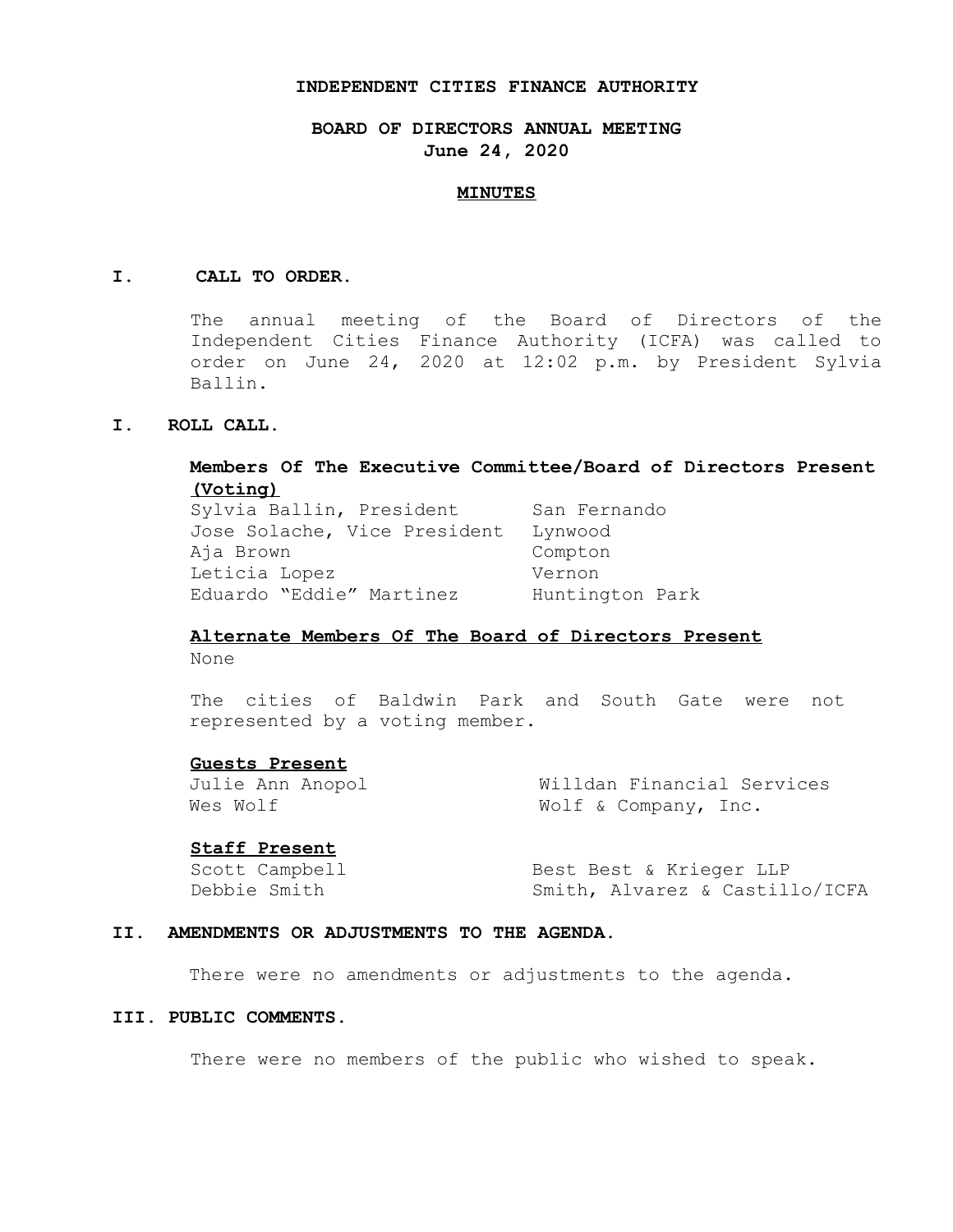**INDEPENDENT CITIES FINANCE AUTHORITY Board of Directors Meeting, June 24, 2020 Page 2** 

#### **IV. NEW BUSINESS.**

**A. APPROVAL OF THE MINUTES OF THE DECEMBER 4, 2019 BOARD OF DIRECTORS MEETING.** 

It was moved by Leticia Lopez, seconded by Jose Solache, and carried by the following roll call vote to approve the minutes of the December 4, 2019 Board of Directors meeting:

AYES: Sylvia Ballin (San Fernando), Aja Brown (Compton), Leticia Lopez (Vernon), Eduardo Martinez (Huntington Park), Jose Solache (Lynwood) NOES: None ABSTAIN: None ABSENT: City of Baldwin Park, City of South Gate

**B. APPROVAL/ADOPTION OF RESOLUTION NO. 2020-1 (A RESOLUTION OF THE BOARD OF DIRECTORS/EXECUTIVE COMMITTEE OF THE INDEPENDENT CITIES FINANCE AUTHORITY AUTHORIZING AND DIRECTING THE EXECUTION AND DELIVERY OF A JOINT EXERCISE OF POWERS AGREEMENT NECESSARY FOR THE CREATION OF THE CALIFORNIA MUNICIPAL PUBLIC FINANCING AUTHORITY AND PROVIDING FOR OTHER MATTERS PROPERLY RELATED THERETO).** 

Staff reported generally as follows:

By way of introduction, the Byron-Bethany Irrigation District is a multi-county special district serving parts of Alameda, Contra Costa, and San Joaquin Counties across 47 square miles and 30,000 acres.

The Byron-Bethany Irrigation District has determined that the utilization of a joint exercise of powers agency will provide enhanced savings over other legal structures available to the District and will, therefore, be most economically beneficial to the District and its constituents. As such, the District has researched various potential agencies that might be willing to create a District-controlled Joint Powers Authority (JPA), and has concluded that the Independent Cities Finance Authority provides the best available option to create a new JPA, which will be called the California Municipal Public Financing Authority.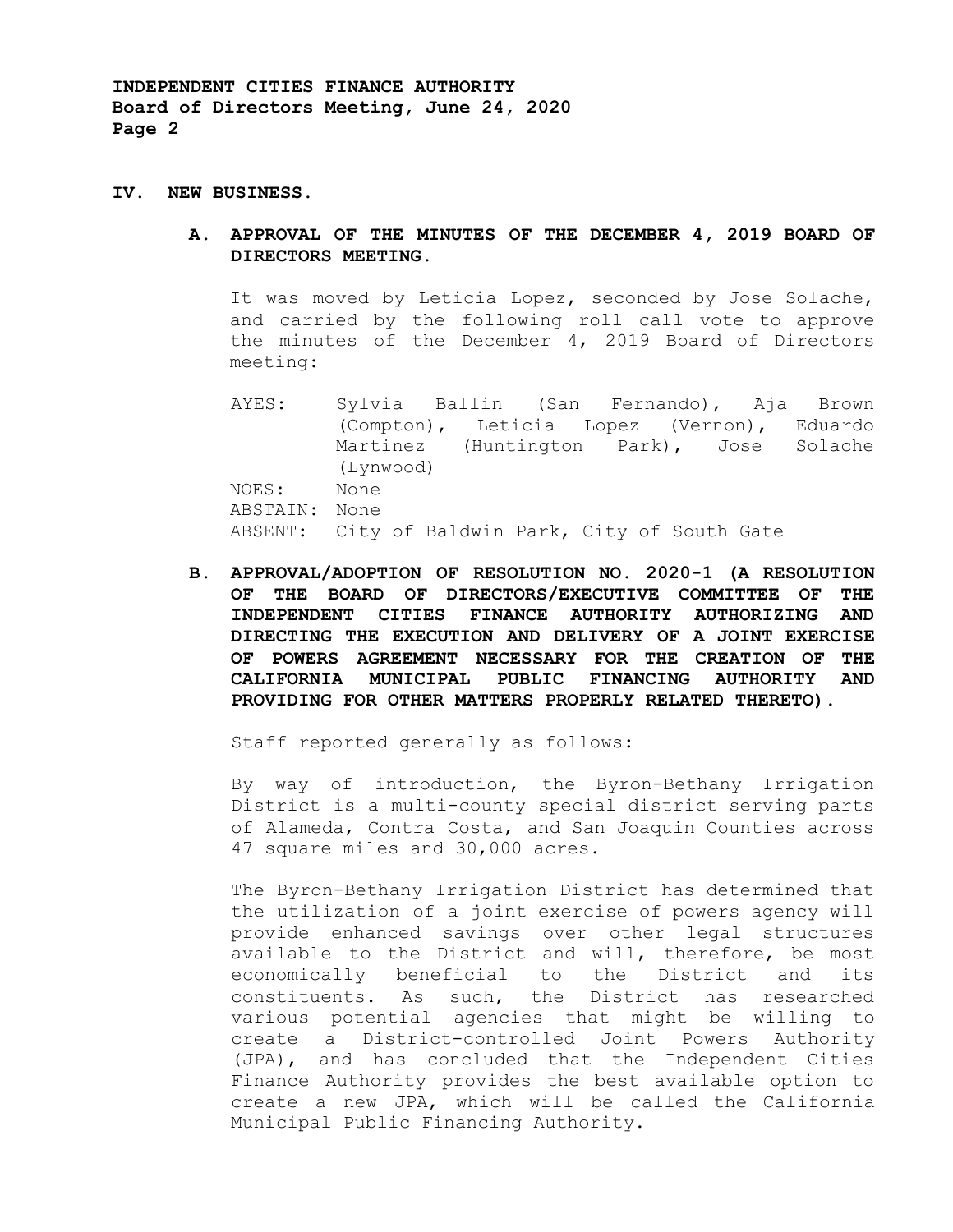# **INDEPENDENT CITIES FINANCE AUTHORITY Board of Directors Meeting, June 24, 2020 Page 3**

The California Municipal Public Financing Authority will offer low-cost, tax-exempt refinancing options for each water contractor with an eligible Bureau of Reclamation Water Service Contract under the "Water Infrastructure Improvements for the Nation Act (WIIN)." The Authority will provide a turnkey resource for public agencies to refinance WIIN contracts, restructure pension plan liabilities, and otherwise access cost effective capital.

ICFA staff is recommending that the Board work with the District to create a new JPA that will be controlled solely by the Board of Directors of the District. As noted above, the new JPA will be called the California Municipal Public Financing Authority. The Byron-Bethany Irrigation District approved the creation of the new JPA at its Board meeting of June 16, 2020.

Board Members were referred to a form of the proposed Joint Exercise of Powers Agreement creating the new California Municipal Public Financing Authority included in the agenda packet. The JPA Agreement expressly provides that the Authority will be a public entity separate and apart from the parties to the JPA Agreement and that the debts, liabilities and obligations of the Authority will not be the debts, liabilities or obligations of either the District or ICFA.

The District has agreed to pay ICFA a one-time transaction fee of \$6,500, which includes ICFA staff and legal costs.

In response to a question regarding the benefits to ICFA, it was noted that ICFA will be able to participate in any projects created by the JPA, and further that the JPA will be responsible for any and all tasks related thereto.

President Ballin asked if there were any further questions or comments. There were none.

It was moved by President Ballin, seconded by Eduardo Martinez, and carried by the following roll call vote to: 1) approve/adopt Resolution No. 2020-1 authorizing and directing the execution of a Joint Exercise of Powers Agreement necessary for the creation of the California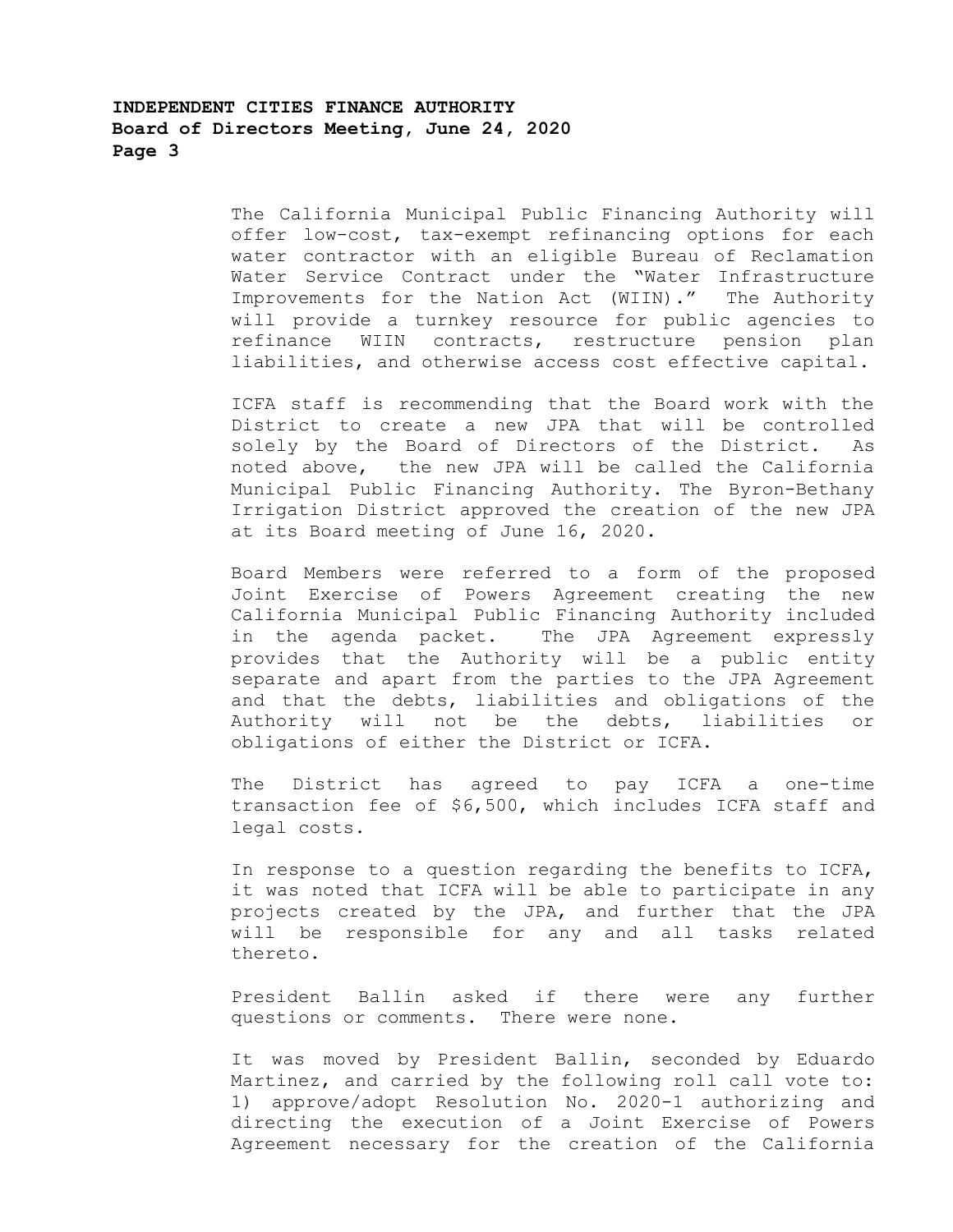Municipal Public Financing Authority; 2) authorize General Legal Counsel to work with respective parties to finalize

# **INDEPENDENT CITIES FINANCE AUTHORITY Board of Directors Meeting, June 24, 2020 Page 4**

necessary documents; and 3) authorize President Ballin and staff to execute any and all necessary documents relating thereto:

AYES: Sylvia Ballin (San Fernando), Aja Brown (Compton), Leticia Lopez (Vernon), Eduardo Martinez (Huntington Park), Jose Solache (Lynwood) NOES: None ABSTAIN: None ABSENT: City of Baldwin Park, City of South Gate

# **C. APPROVAL/ADOPTION OF A BUDGET FOR THE 2020-21 FISCAL YEAR AND A STATEMENT OF INVESTMENT POLICY FOR A TWO YEAR PERIOD.**

Jose Solache, ICFA Treasurer, referred those present to the proposed budget contained in the agenda packet noting that it represents the best estimates of staff regarding future financings, and noted that a balanced budget is being presented for approval/adoption.

He also noted that a Statement of Investment Policy should be adopted which requires that all Authority funds be deposited in a bank and/or in the State of California Local Agency Investment Fund (LAIF), unless otherwise directed by the Board.

A question was asked about the decrease in new issuance receipts during the 2019-20 FY. Staff noted that two financings have been delayed due to COVID-19 restrictions/guidelines.

President Ballin asked if there were any more questions or comments. There were none.

It was moved by Jose Solache, seconded by Leticia Lopez, and carried by the following roll call vote to approve the 2020-21 FY budget and Statement of Investment Policy:

AYES: Sylvia Ballin (San Fernando), Aja Brown (Compton), Leticia Lopez (Vernon), Eduardo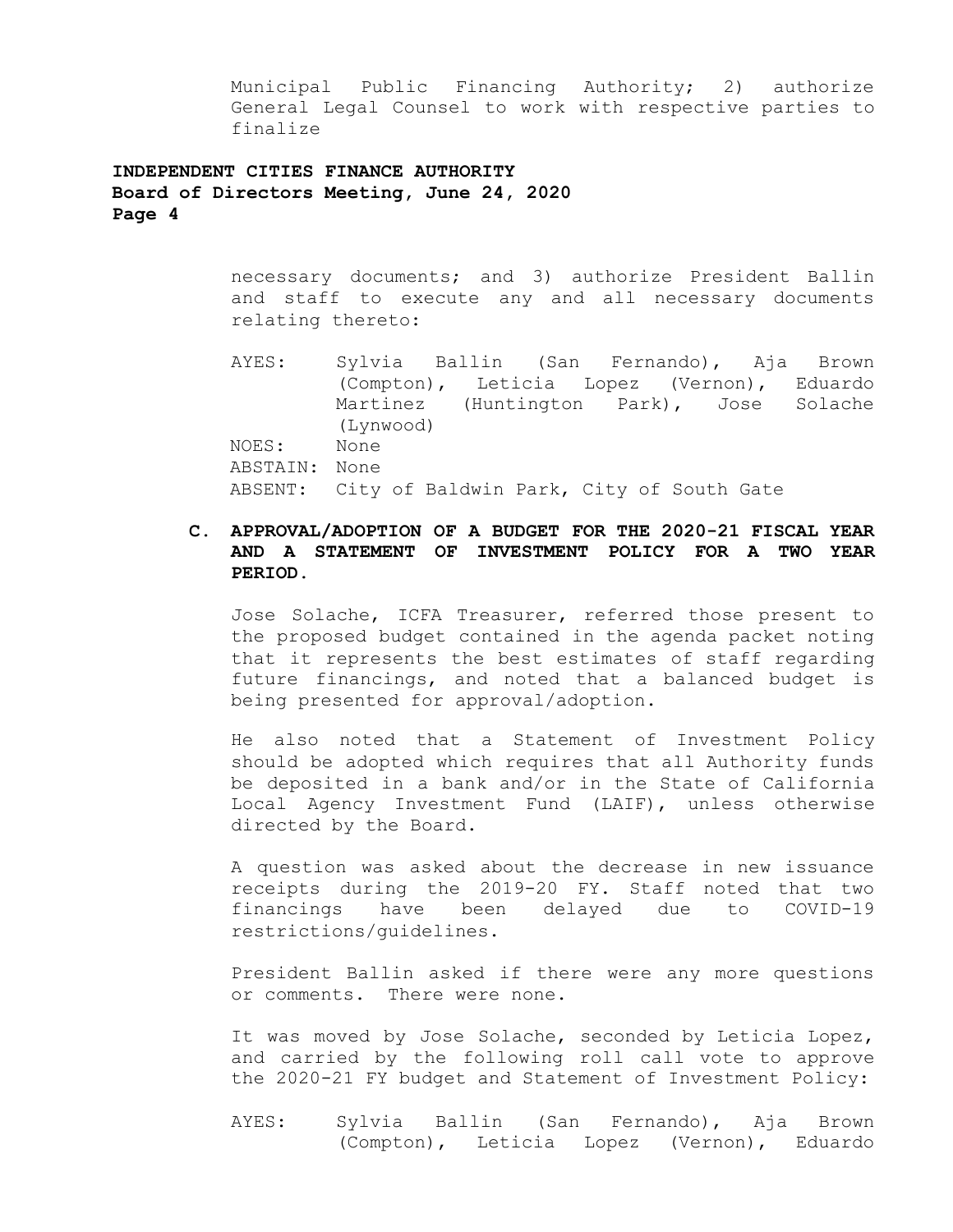Martinez (Huntington Park), Jose Solache (Lynwood) NOES: None ABSTAIN: None ABSENT: City of Baldwin Park, City of South Gate **INDEPENDENT CITIES FINANCE AUTHORITY Board of Directors Meeting, June 24, 2020 Page 5** 

**D. APPROVAL OF FINANCIAL ACCOUNTING FOR THE PERIOD NOVEMBER 1, 2019 TO MAY 31, 2020.** 

Staff provided a report on the accounting for the period noted.

President Ballin asked if there were any questions or comments. There were none.

It was moved by Jose Solache, seconded by Eduardo Martinez, and carried by the following roll call vote to approve the financial accounting for the period November 1, 2019 to May 31, 2020:

AYES: Sylvia Ballin (San Fernando), Aja Brown (Compton), Leticia Lopez (Vernon), Eduardo Martinez (Huntington Park), Jose Solache (Lynwood) NOES: None ABSTAIN: None ABSENT: City of Baldwin Park, City of South Gate

#### **VI. COMMENTS FROM BOARD MEMBERS.**

President Ballin thanked everyone for their participation in the meeting, especially during these challenging times. She noted that she looks forward to the time where meetings can be held in person.

#### **VII. COMMENTS FROM STAFF.**

Staff asked Board Members to mark their calendars for a meeting on July  $22<sup>nd</sup>$ .

## **VIII. ADJOURNMENT.**

There being no further business to be discussed, the meeting was adjourned at 12:18 p.m.

Respectfully submitted,